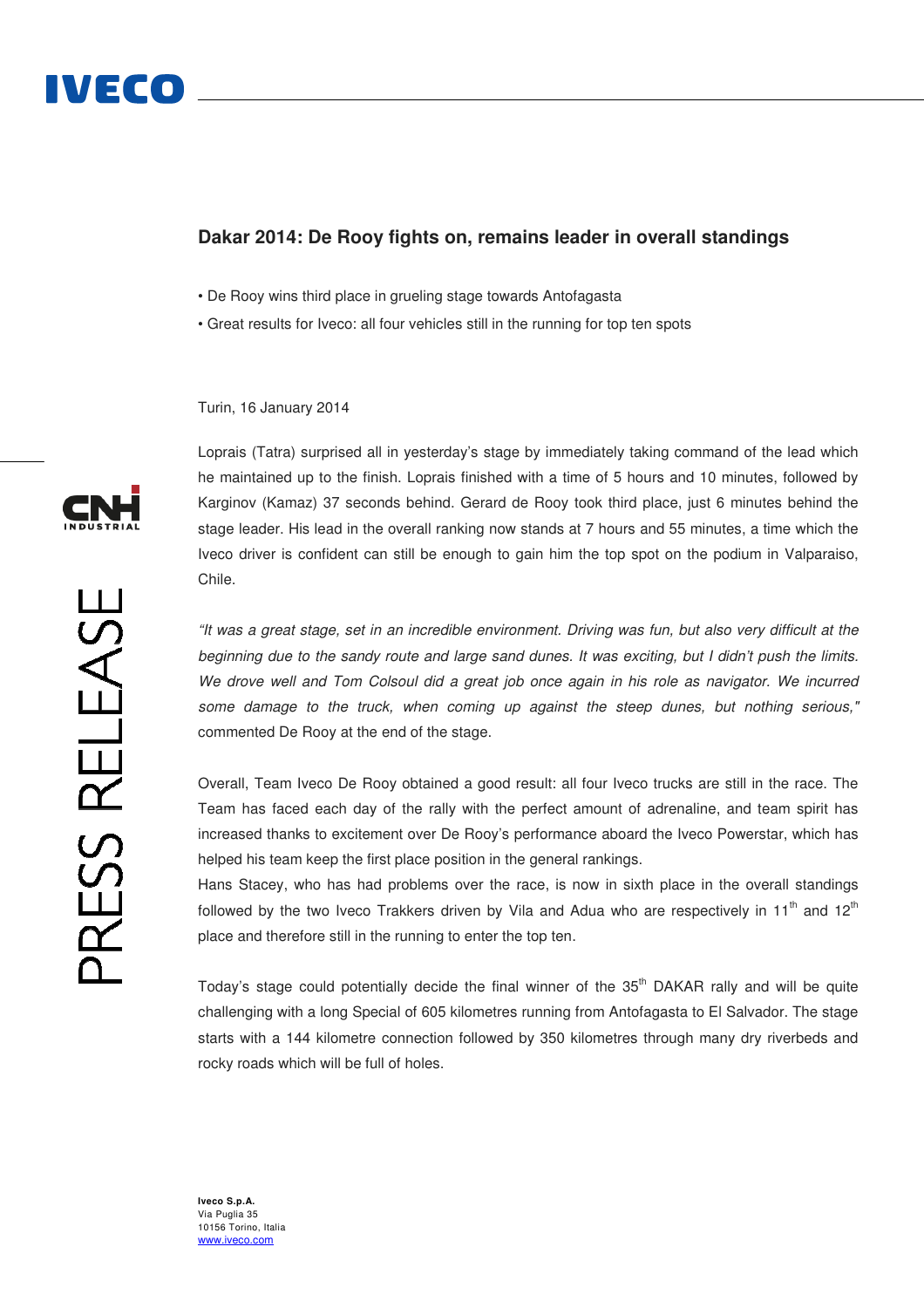

Competitors will then be faced with 120 kilometres of sand and dunes in the legendary Atacama Desert, one of the driest places on earth. Proof of this is evidenced by the city of Copiapó, Chile, which is surrounded by the Atacama Desert. Copiapó only has about a millimetre of rainfall each year, with real rainfall only occurring every four years. Once the competitors exit the desert area, they will then find another 135 kilometres of gravel and stones on the route to the finish where they are expected to arrive late in the evening.

## Special 10 results:

| $\mathbf 1$      | ALES LOPRAIS           |     | TATRA 5h10m55s  |
|------------------|------------------------|-----|-----------------|
| 2.               | <b>ANDREY KARGINOV</b> |     | KAMAZ +00:00:37 |
| 3.               | <b>GERARD DE ROOY</b>  |     | IVECO +00:06:10 |
| $\overline{4}$ . | EDUARD NIKOLAEV        |     | KAMAZ +00:13:57 |
| 5.               | SIARHEI VIAZOVICH      | MAZ | $+00:28:31$     |
| 6.               | <b>ANTON SHIBALOV</b>  |     | KAMAZ +00:35:22 |
| 7 <sub>1</sub>   | <b>RENE KUIPERS</b>    | MAN | $+00:53:40$     |
| 8.               | <b>JO ADUA</b>         |     | IVECO +00:55:25 |
| 9.               | <b>HANS STACEY</b>     |     | IVECO +00:55:49 |
| 10 <sub>1</sub>  | <b>WUF VAN GINKEL</b>  |     | GINAF +01:03:27 |
| 11.              | PEP VILA ROCA          |     | IVECO +01:17:25 |

#### Overall ranking:

| $\mathbf{1}$ .   | <b>GERARD DE ROOY</b>  | IVECO 41h54m50s  |
|------------------|------------------------|------------------|
| 2.               | ANDREY KARGINOV        | KAMAZ 42h02m45s  |
| 3.               | EDUARD NIKOLAEV        | KAMAZ 43h24m18s  |
| $\overline{4}$ . | <b>ALES LOPRAIS</b>    | TATRA 43h58m05s  |
| 5.               | <b>DMITRY SOTNIKOV</b> | KAMAZ 44h42m38s  |
| 6.               | <b>HANS STACEY</b>     | IVECO 45h58m44s  |
| 7 <sub>1</sub>   | <b>ANTON SHIBALOV</b>  | KAMAZ 46h04m53s  |
| 8.               | <b>RENE KUIPERS</b>    | MAN<br>46h29m57s |
| 9.               | VAN VLIET              | MAN<br>47h54m13s |